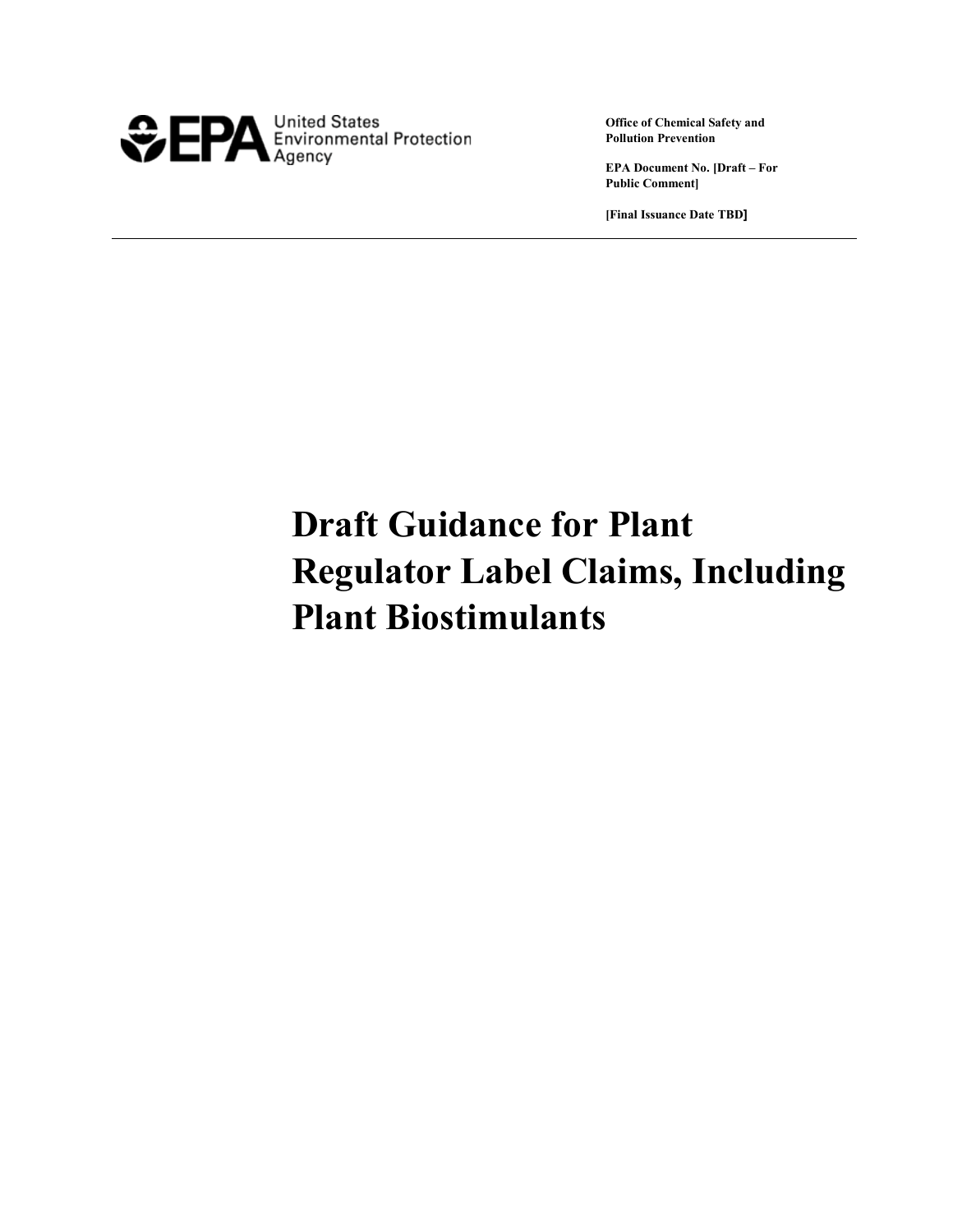# **DISCLAIMER**

This Guidance does not constitute rulemaking by the United States Environmental Protection Agency (U.S. EPA), and cannot be relied on to create a substantive or procedural right enforceable by any party in litigation with the United States. As indicated by the use of non-mandatory language such as "may" and "should," it provides recommendations and does not impose any legally binding requirements.

The statutory provisions and EPA regulations described in this document contain legally binding requirements. This document is not a regulation, nor does it change or substitute for any statutory provisions and regulations. While EPA has made every effort to ensure the accuracy of the discussion in this guidance, the obligations of EPA and the regulated community are determined by statutes, regulations, or other legally binding documents. In the event of a conflict between the discussion in this document and any statute, regulation, or other legally binding document, this document would not be controlling.

Interested persons are free to raise questions and objections about the substance of this guidance and the appropriateness of the application of this guidance to a particular situation. EPA may take action that differs from the recommendations in this document and may change them at any time without public notice.

This is a living document and may be revised periodically. EPA welcomes public input on this document at any time.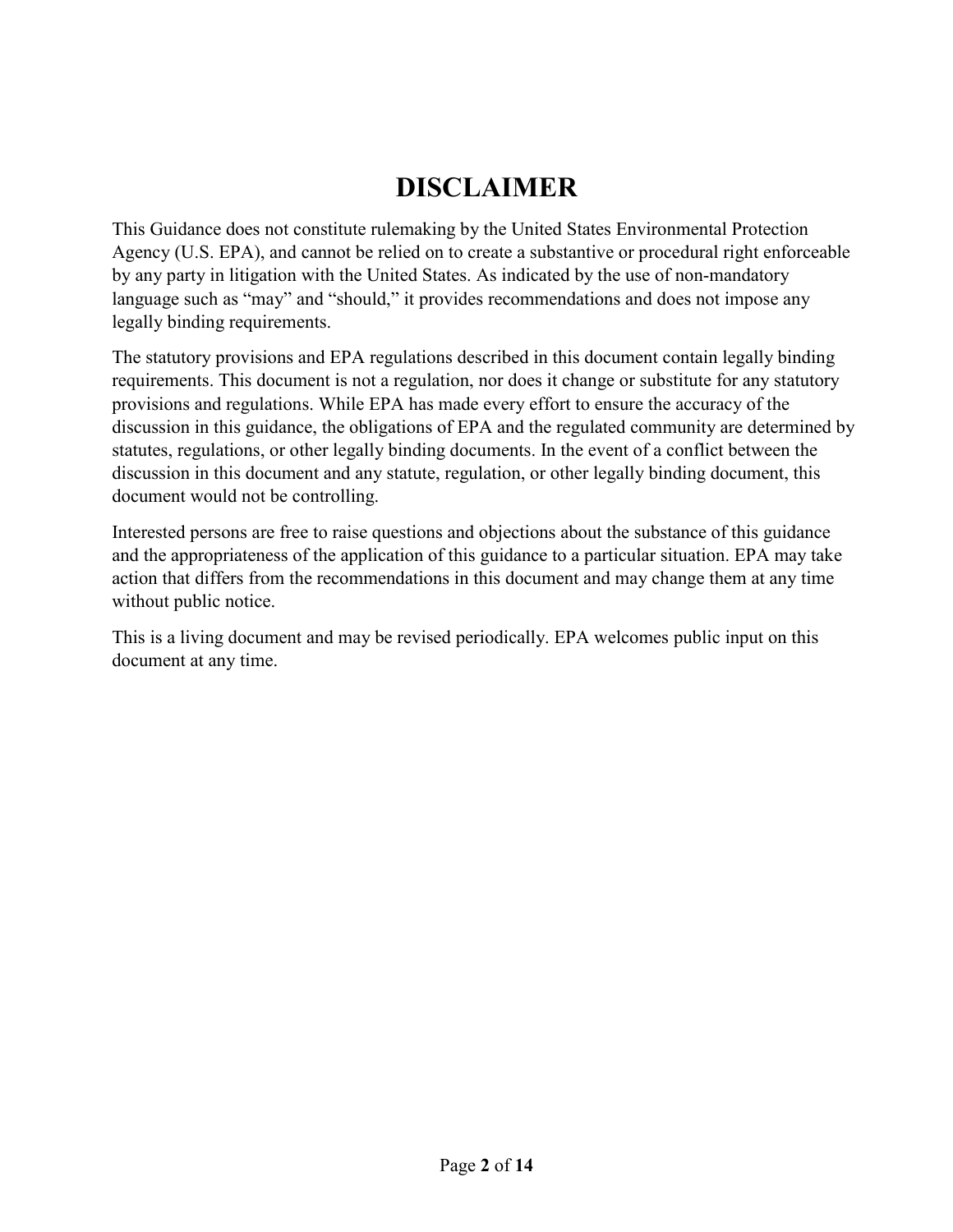**Executive Summary:** In recognition of the growing categories of products generally known as plant biostimulants, this document is intended to provide guidance on identifying product label claims that are considered to be plant regulator claims by the Agency, thereby subjecting the products to regulation as pesticides under the Federal Insecticide, Fungicide, and Rodenticide Act (FIFRA), 7 U.S.C. 136–136y. Examples are provided of both claims that *are* considered plant regulator claims and claims that *are not* considered plant regulator claims. EPA is taking this step since there has been some confusion among industry and States as to how the emerging product area, called plant biostimulants, does or does not trigger FIFRA's plant regulator requirements. Although FIFRA does not define the term plant biostimulants, some products being sold as plant biostimulants may trigger regulation under FIFRA as plant regulators. Other plant biostimulant products will not involve EPA oversight since they are excluded from the 12 plant regulator definition under FIFRA section  $2(v)$ , or do not fit within the specific FIFRA definition of how a plant regulator functions. The background section of this document provides examples of plant biostimulant definitions contained in the 2018 Farm Bill and proposed by the European Commission. Neither definition affects this EPA guidance on plant regulator claims. This draft guidance document is intended to clarify that products with label claims that are considered to be plant regulator claims are subject to regulation as a pesticide. As guidance, this document is not binding on the Agency or any outside parties, and the Agency may depart from it where circumstances warrant and without prior notice. The Agency is seeking comment on 20 this document through a Federal Register notice for a 60 day public comment period. The Agency is also seeking comment on whether EPA should develop a definition for plant 22 biostimulants, noting that the development of such a definition would require rulemaking.

 **Potentially Affected Entities or Persons**: You could be affected by this action if you are a producer or registrant of pesticide products making labeling claims that are considered to be plant regulator claims by the Agency, thereby subjecting the products to regulation under FIFRA as pesticides. The North American Industrial Classification System (NAICS) codes are provided to assist you and others in determining if this guidance might apply to certain entities. The following listing of potentially affected entities is not intended to be exhaustive, but rather provides a guide for readers regarding entities likely to be affected by this action. Other types of entities not listed could also be affected. Potentially affected entities may include, but are not limited to:

- 
- Pesticide and Other Agricultural Chemical Manufacturing (NAICS 32532), *e.g*., pesticide manufacturers or formulators of pesticide products, pesticide importers or any person or company who seeks to register a pesticide.
- Pesticide, Fertilizer, and Other Agricultural Chemical Manufacturing (NAICS 325300), *e.g*., establishments primarily engaged in manufacturing agricultural chemicals, including nitrogenous and phosphoric fertilizer materials, mixed fertilizers, and agricultural and household pest control chemicals.
-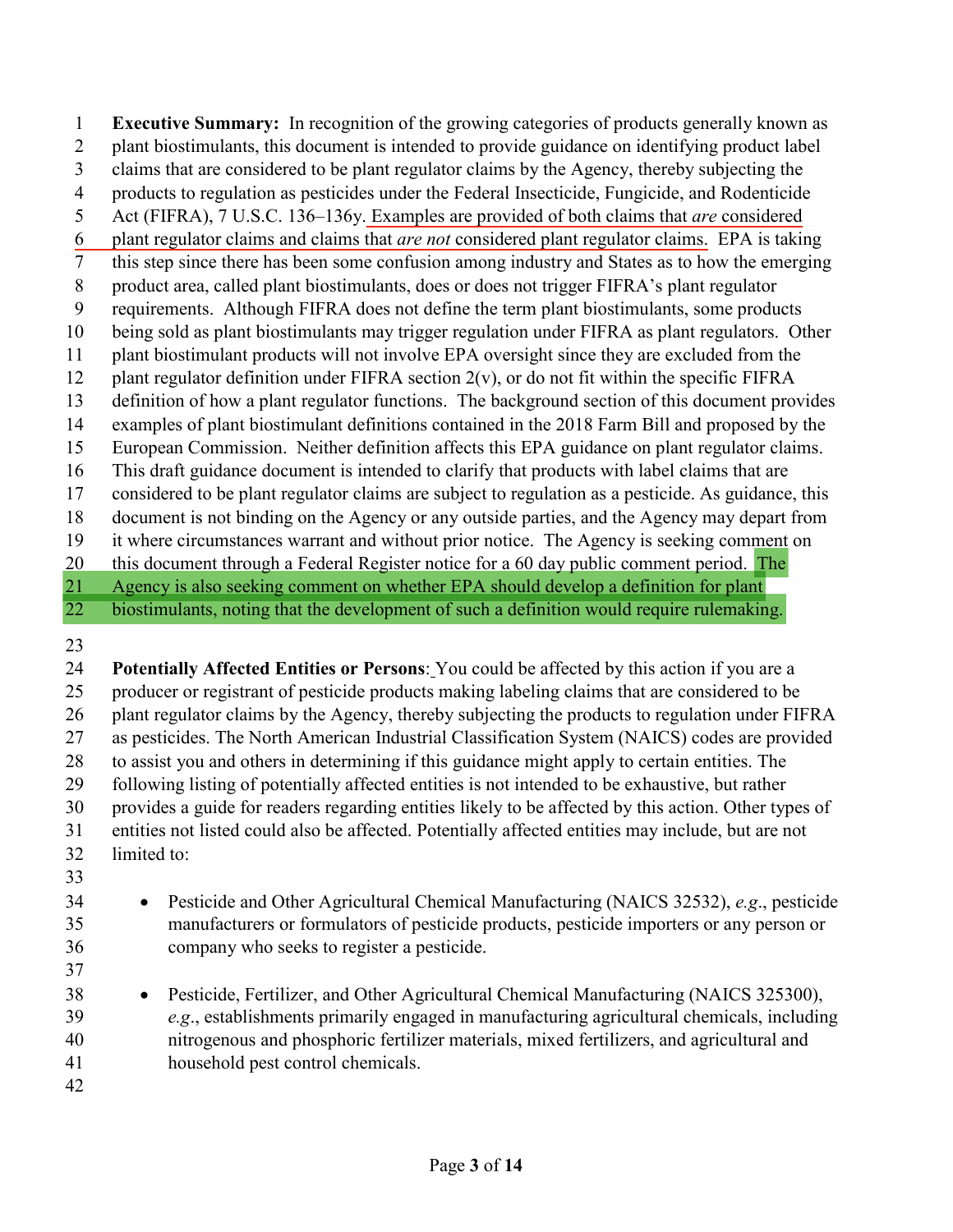**Applicable Statute or Regulations**: Regulations, issued pursuant to FIFRA, regarding pesticide registration and exemptions from registration are contained in 40 CFR parts 150 through 189. This guidance provides information that is intended to help decision-making related to ensuring compliance with these regulations, and is not binding on the Agency or any outside parties. **Background:** Plant biostimulants (PBS) are a relatively new, but growing, category of products containing naturally-occurring substances and microbes that are used to stimulate plant growth, enhance resistance to plant pests, and reduce abiotic stress. The increasing popularity of PBS arises from their ability to enhance agricultural productivity by stimulating natural processes in the plant and in soil using substances and microbes already present in the environment. PBS can promote greater water and nutrient use efficiency, but do not provide any nutritionally relevant fertilizer benefit to the plant. PBS products are becoming increasingly attractive for use in sustainable agriculture production systems and integrated pest management (IPM) programs, which in turn can reduce the use of irrigation water, as well as agrochemical supplements and fertilizers. Statutory definitions for PBS currently exist in the 2018 Farm Bill and proposed in the European Commission Fertilizers Regulation update: **[1](#page-3-0)8 Farm Bill<sup>1</sup>:** For purposes of a report Congress directed USDA to prepare, "plant" biostimulant'' is considered a substance or micro-organism that, when applied to seeds, plants, or the rhizosphere, stimulates natural processes to enhance or benefit nutrient uptake, nutrient efficiency, tolerance to abiotic stress, or crop quality and yield. **Proposed European Commission Definition<sup>[2](#page-3-1)</sup>:** "Plant biostimulant" means a product stimulating plant nutrition processes independently of the product's nutrient content with the sole aim of improving one or more of the following characteristics of the plant: (a) nutrient use efficiency; (b) tolerance to abiotic stress; and (c) crop quality traits. There currently is no applicable regulatory definition of PBS under FIFRA. Nonetheless, to help provide guidance and clarity, EPA is providing the following description of a PBS, which reflects EPA's current understanding and views of this particular product category. Generally speaking, a "plant biostimulant" is a naturally-occurring substance or microbe that is used either by itself or in combination with other naturally-occurring substances or microbes for the purpose of stimulating natural processes in plants or in the soil in order to, among other things, improve nutrient and/or water use efficiency by plants, help plants tolerate abiotic stress, or improve the physical, chemical, and/or biological characteristics of the soil as a medium for plant growth. 

<span id="page-3-1"></span> European Commission Fertilizers Regulation update amending Regulations (EC) No 1069/2009 and (EC) No 1107/2009, document 1, p. 16 [\(https://eur-lex.europa.eu/legal](https://eur-lex.europa.eu/legal-content/EN/TXT/DOC/?uri=CELEX:52016PC0157&from=EN)[content/EN/TXT/DOC/?uri=CELEX:52016PC0157&from=EN](https://eur-lex.europa.eu/legal-content/EN/TXT/DOC/?uri=CELEX:52016PC0157&from=EN)

<span id="page-3-0"></span><sup>&</sup>lt;sup>1</sup> Agriculture Improvement Act of 2018, Section 10111 [\(https://www.congress.gov/bill/115th-congress/house-bill/2\)](https://www.congress.gov/bill/115th-congress/house-bill/2).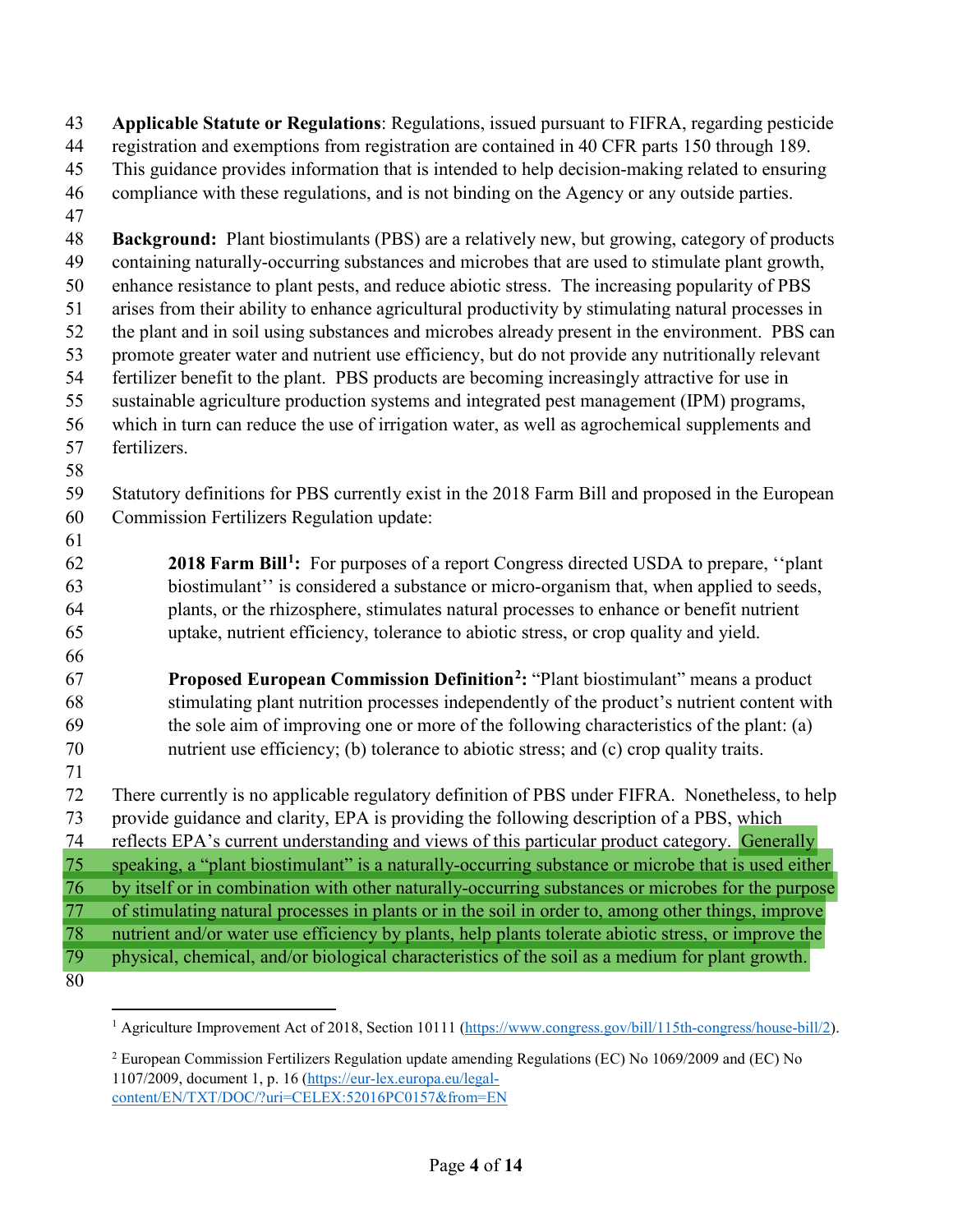| 81  | In developing this guidance, EPA considered whether a PBS product, as understood by EPA,             |
|-----|------------------------------------------------------------------------------------------------------|
| 82  | physiologically influences the growth and development of plants in such a way as to be               |
| 83  | considered plant regulators under FIFRA thereby triggering regulation as a pesticide. FIFRA          |
| 84  | section 2(u) includes plant regulators, defoliants, desiccants, and nitrogen stabilizers in its      |
| 85  | definition of a pesticide, so they are subject to federal registration as pesticides under FIFRA. In |
| 86  | addition, FIFRA section 2(v) both defines plant regulator and explains which substances are          |
| 87  | excluded from the definition (See Appendix A). Based on the plant regulator definition contained     |
| 88  | in FIFRA section $2(v)$ , many PBS products and substances may be excluded or exempt from            |
| 89  | regulation under FIFRA depending upon their intended uses as plant nutrients (e.g., fertilizers),    |
| 90  | plant inoculants, soil amendments, and vitamin-hormone products (see Tables 1a-1c and Table          |
| 91  | 2). A key consideration is what claims are being made on product labels.                             |
| 92  |                                                                                                      |
| 93  | Pesticide products required to be registered. Pesticide products that must be registered are         |
| 94  | described in 40 CFR 152.15. Under FIFRA, a person may not distribute or sell a pesticide             |
| 95  | product that is not registered under FIFRA, except as provided in 40 CFR 152.20, 152.25, and         |
| 96  | 152.30. A pesticide is any substance (or mixture of substances) intended for a pesticidal purpose,   |
| 97  | i.e., use for the purpose of preventing, destroying, repelling, or mitigating any pest or use as a   |
| 98  | plant regulator, defoliant, or desiccant. A substance is considered to be intended for a pesticidal  |
| 99  | purpose, and thus to be a pesticide requiring registration, if:                                      |
| 100 |                                                                                                      |
| 101 | (a) The person who distributes or sells the substance claims, states, or implies (by                 |
| 102 | labeling or otherwise):                                                                              |
| 103 | (1) That the substance (either by itself or in combination with any other                            |
| 104 | substance) can or should be used as a pesticide; or                                                  |
| 105 | (2) That the substance consists of or contains an active ingredient and that it can                  |
| 106 | be used to manufacture a pesticide; or                                                               |
| 107 |                                                                                                      |
| 108 | (b) The substance consists of or contains one or more active ingredients and has no                  |
| 109 | significant commercially valuable use as distributed or sold other than (1) use for                  |
| 110 | pesticidal purpose (by itself or in combination with any other substance), (2) use for               |
| 111 | manufacture of a pesticide; or                                                                       |
| 112 |                                                                                                      |
| 113 | (c) The person who distributes or sells the substance has actual or constructive                     |
| 114 | knowledge that the substance will be used, or is intended to be used, for a pesticidal               |
| 115 | purpose.                                                                                             |
| 116 |                                                                                                      |
| 117 | Products That Are Not Pesticides Because They Are Excluded by Regulation from the                    |
| 118 | <b>Definition of a Plant Regulator:</b>                                                              |
| 119 |                                                                                                      |
| 120 | Plant nutrients and trace elements: Plant nutrients and trace elements, which can be<br>$\bullet$    |
| 121 | considered as falling under the umbrella term "fertilizers," are described in EPA's FIFRA            |
| 122 | regulations as "plant nutrient product[s] consisting of one or more macronutrients, or               |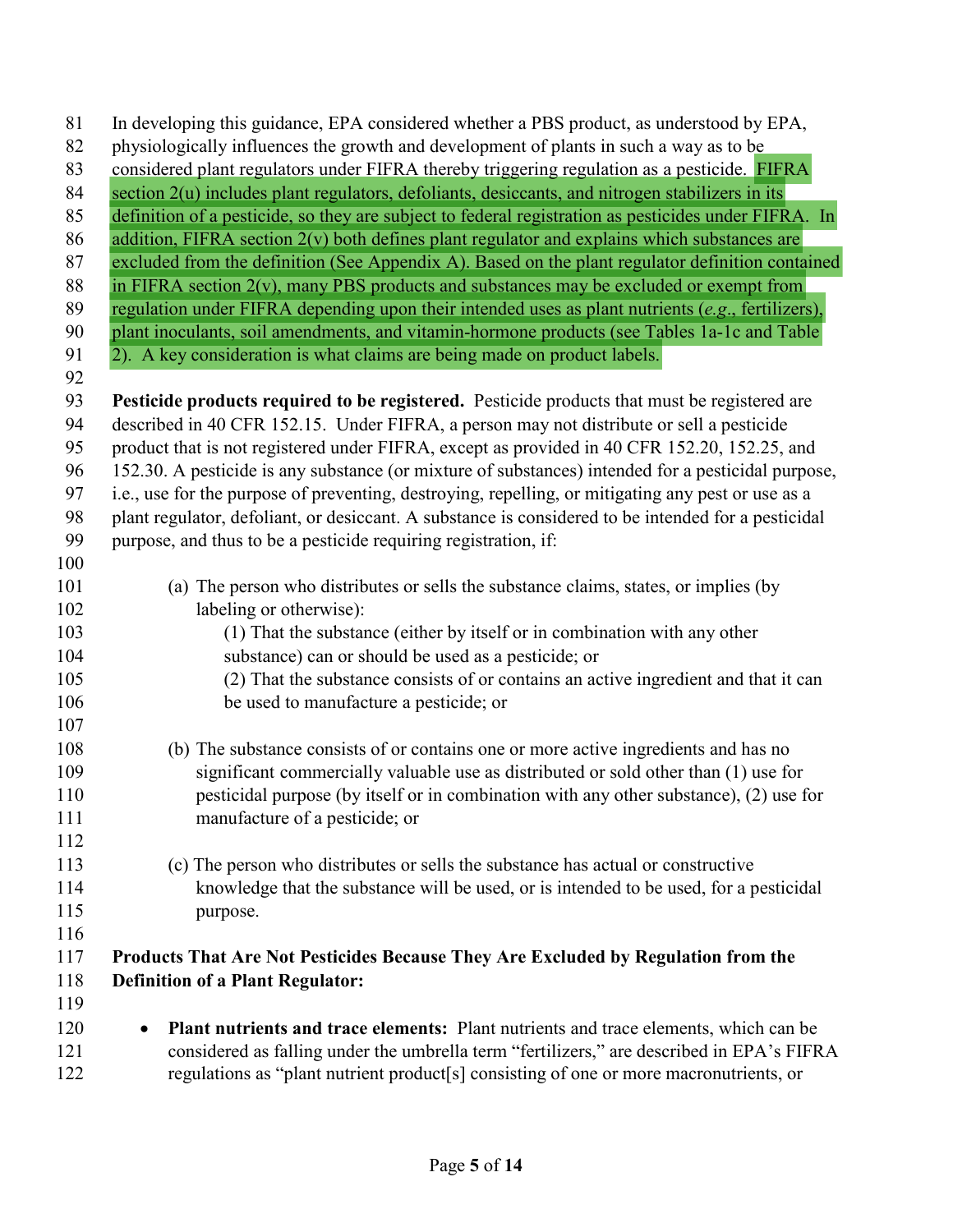| 123<br>124               | micronutrient trace elements necessary to normal growth of plants and in a form readily<br>useable by plants" [40 CFR $152.6(g)(1)$ ].                                                                                                                                    |
|--------------------------|---------------------------------------------------------------------------------------------------------------------------------------------------------------------------------------------------------------------------------------------------------------------------|
| 125                      |                                                                                                                                                                                                                                                                           |
| 126<br>127<br>128<br>129 | <b>Plant inoculants:</b> Plant inoculants are "product[s] consisting of microorganisms to be<br>$\bullet$<br>applied to the plant or soil for the purpose of enhancing the availability or uptake of plant<br>nutrients through the root system" [40 CFR $152.6(g)(2)$ ]. |
| 130                      | Soil amendments: Soil amendments (which include soil additives and soil conditioners)<br>$\bullet$                                                                                                                                                                        |
| 131                      | are "product[s] containing a substance or substances intended for the purpose of                                                                                                                                                                                          |
| 132                      | improving soil characteristics favorable for plant growth" $[40 \text{ CFR } 152.6(g)(3)]$ .                                                                                                                                                                              |
| 133                      |                                                                                                                                                                                                                                                                           |
| 134                      | Vitamin-hormone products: A vitamin-hormone product is defined as: "A product<br>$\bullet$                                                                                                                                                                                |
| 135                      | consisting of a mixture of plant hormones, plant nutrients, inoculants, or soil amendments                                                                                                                                                                                |
| 136                      | is not a "plant regulator" under section $2(v)$ of FIFRA, provided it meets the following                                                                                                                                                                                 |
| 137                      | criteria:                                                                                                                                                                                                                                                                 |
| 138                      | (1) The product, in the undiluted package concentration at which it is distributed or sold,                                                                                                                                                                               |
| 139<br>140               | meets the criteria for Toxicity Category III or IV; and<br>(2) The product is not intended for use on food crop sites, and is labeled accordingly."                                                                                                                       |
| 141                      | [40 CFR $152.6(f)$ ]                                                                                                                                                                                                                                                      |
| 142                      |                                                                                                                                                                                                                                                                           |
| 143                      | Claim Examples: Tables 1a through 1c list examples of product label claims generally                                                                                                                                                                                      |
| 144                      | considered "non-pesticidal" (i.e. non-plant regulator claims) by the Agency that are specifically                                                                                                                                                                         |
| 145                      | associated with the exclusions described in 40 CFR 152.6(f) & (g). Examples of non-pesticidal                                                                                                                                                                             |
| 146                      | claims were developed from (1) claims found on commercially-available products used as                                                                                                                                                                                    |
| 147                      | fertilizers, plant inoculants, and soil amendments; (2) discussions with stakeholders in industry                                                                                                                                                                         |
| 148                      | and State regulatory bodies, and (3) discussions across EPA program offices and regional                                                                                                                                                                                  |
| 149                      | offices. The examples contained in the following tables are not comprehensive lists and may                                                                                                                                                                               |
| 150                      | include other synonymous terms. Claims are listed for each currently defined exclusion from the                                                                                                                                                                           |
| 151                      | plant regulator definition, except for vitamin-hormone products. Plant regulator claims may be                                                                                                                                                                            |
| 152                      | made for vitamin-hormone products when they meet both criteria for exclusion from the plant                                                                                                                                                                               |
| 153                      | regulator definition, as specified under 40 CFR 152.6(f)(1) & (2).                                                                                                                                                                                                        |
|                          | Table 1a: Examples of Plant Nutrition-based Claims (necessary for normal growth of                                                                                                                                                                                        |
|                          | plants and in a form readily useable by plants)                                                                                                                                                                                                                           |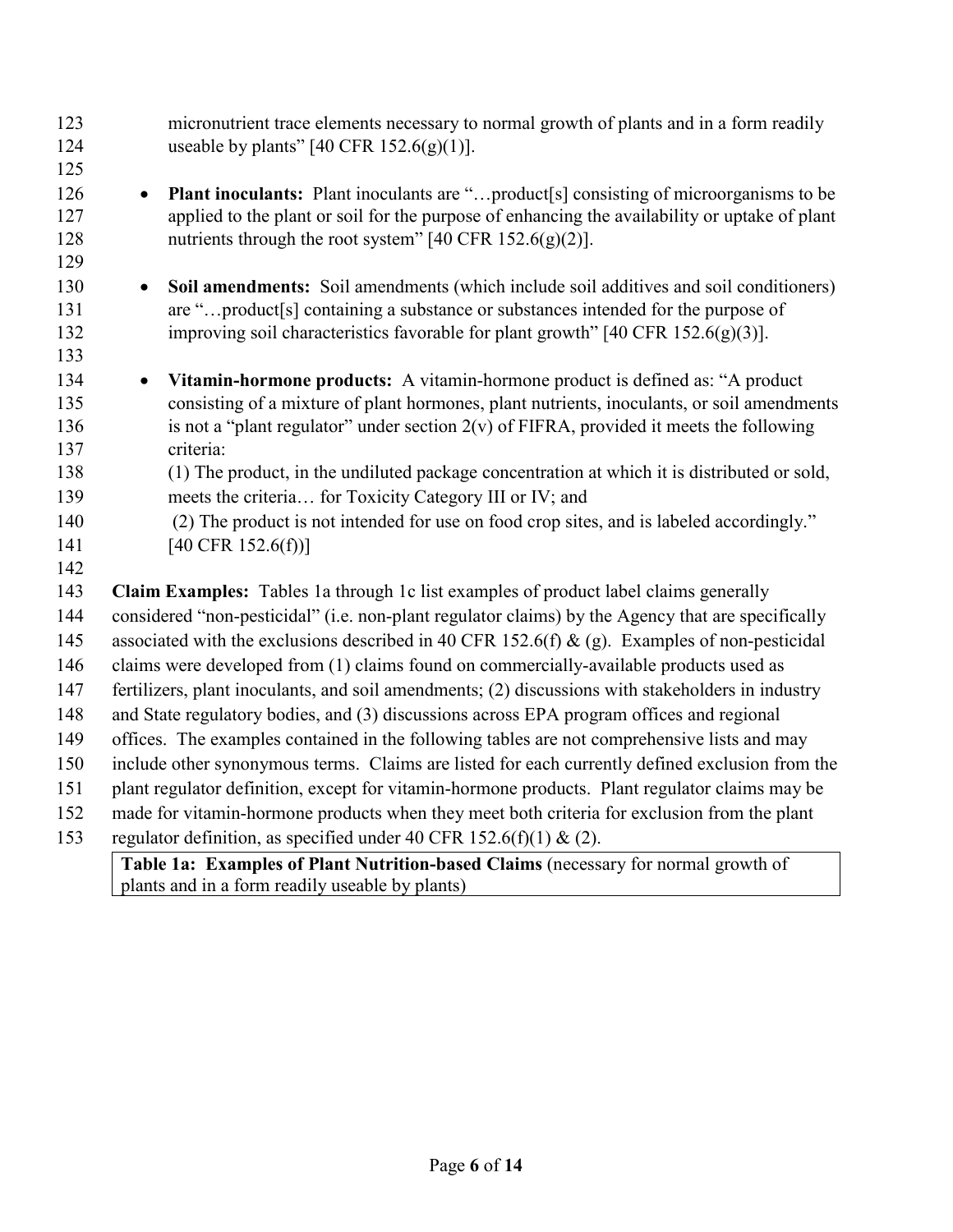- Avoids/corrects/prevents nutrition-based/nutrient deficiency-based plant disorders (*e.g.* including, but not limited to: blossom end rot, chlorosis, necrosis, discoloration, stunting, etc.)
- Improves soil/nutrient conditions for better overall plant mass
- Improves soil/nutrient conditions for better plant/crop size/yield
- Improves/supports asymbiotic/symbiotic microbial associations with plant roots and rhizosphere
- Improves soil/nutrient conditions for root growth
- Optimizes soil/nutrient conditions for plant growth
- Optimizes soil/nutrient conditions for seed germination
- Optimizes conditions for tolerance of/resistance to abiotic stress

#### 154

**Table 1b: Examples of Plant Inoculant-based Claims** (enhance availability/uptake of plant nutrients through root system)

- Enhance/improve/support/beneficial microbes in rhizosphere/soil microbiome
- Increases overall plant mass by improved nutrient uptake
- Increases/improves/optimizes conditions for tolerance of/resistance to abiotic stress by improved nutrition
- Improve/increase/support biodegradation of organic matter
- Improve/increase/support availability/release of bound nutrients from the soil
- Improve nutrient/water transport/uptake/efficiency by plants/roots
- Improve/support mycorrhizal/rhizobial association/symbiosis with plant roots
- Improve/support nodulation
- Improves Phosphorous solubilization/availability for improved uptake **<sup>1</sup>**
- Reduces Phosphorous loss to the environment **<sup>1</sup>**
- Reduces/protects against abiotic stress by improved nutrient/water uptake/availability

**<sup>1</sup>** May include other plant nutrients and trace elements.

**Table 1c: Examples of Soil Amendment-based Claims (intended for the purpose of improving soil characteristics favorable for plant growth) 1**

- Buffers/changes soil pH
- Changes cation exchange capacity (CEC)
- Helps condition the soil for improved plant performance
- Increases/improves/optimizes soil conditions for increased plant vigor
- Increases/improves/optimizes conditions for tolerance of/resistance to abiotic stress
- Improves/increases water/nutrient availability/use efficiency/processing/retention
- Improves/increases soil/water nutrient retention/holding capacity/permeability
- Provides/supplies organic matter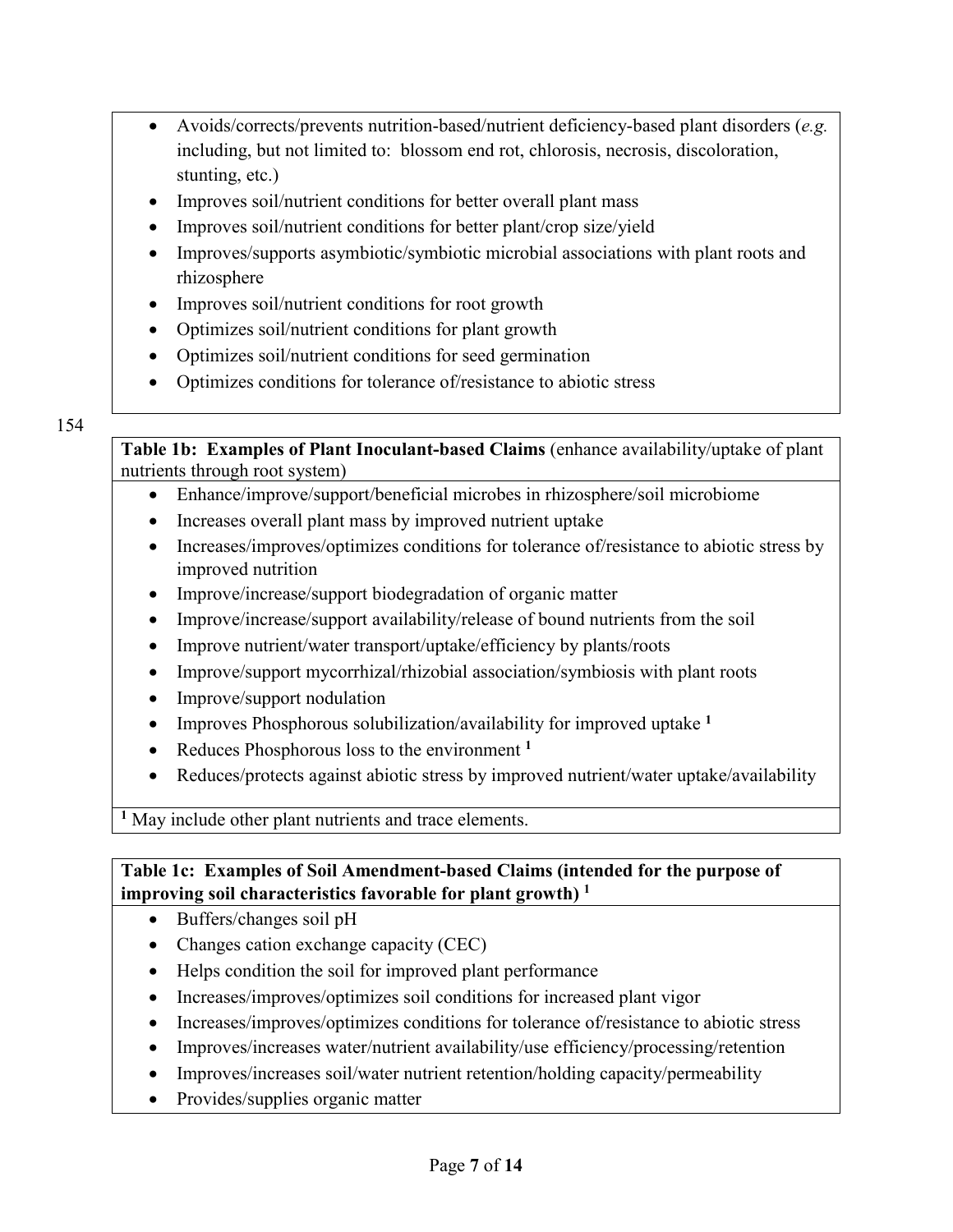- Reduces leaching
- Reduces soil compaction
- Supports beneficial microbes/augments activity and function of beneficial microbes

**<sup>1</sup>** Soil amendments may include microbes intended for improving soil characteristics favorable for plant growth

## 155

#### 156 **Generic Product Label Claims for Products Not Covered by the Exclusions in the FIFRA**  157 **Section 2(v) Definition of a Plant Regulator.** The Agency recognizes that the exclusions from 158 the definition of a plant regulator, as listed under FIFRA section  $2(v)$ , may not cover all current 159 or proposed product applications or use sites for plant biostimulants. Table 2 provides examples 160 of generic product label claims generally considered "non-pesticidal" (*i.e.* non-plant regulator 161 claims) by the Agency. These claims are not associated with any particular regulatory exclusion 162 or product application/use site. These claims must be fully compliant with the criteria of 40 CFR 163 152.15.

164

## **Table 2. Examples of generic product label claims generally considered by the Agency to be "non-pesticidal" 1, 2**

- Alleviates/avoids/corrects/prevents nutrition-based/nutrient deficiency-based plant disorders
- Enhances/aids/supports/helps/improves abiotic stress tolerance
- Enhances/aids/supports/helps microbial populations
- Improves/aids/supports/helps/enhances conversion of applied nutrients to plant available forms
- Improves efficiency of applied fertilizers
- Improves nutrient uptake via natural chelating/complexing agents
- Improves/aids/supports/helps/enhances conditions for better plant establishment
- Improves overall plant nutrition
- Increases plant nutrient assimilation efficiency
- Aids/supports/helps/enhances/optimizes soil conditions for greater root mass
- Aids/supports/helps/enhances/improves tolerance of and/or resistance to abiotic stress
- Increased tolerance to sodium (Na)
- Optimizes nutrient use efficiency
- Protects plants/leaves from burning with over-application of foliar nutrients (and burning effects of salt)
- Recovers crops affected by stress due to inefficient management
- Reduces lodging
- Supports nutrient uptake
- Supports/aids/helps nutrient uptake to prevent, mitigate, or correct a specific plant nutrient disorder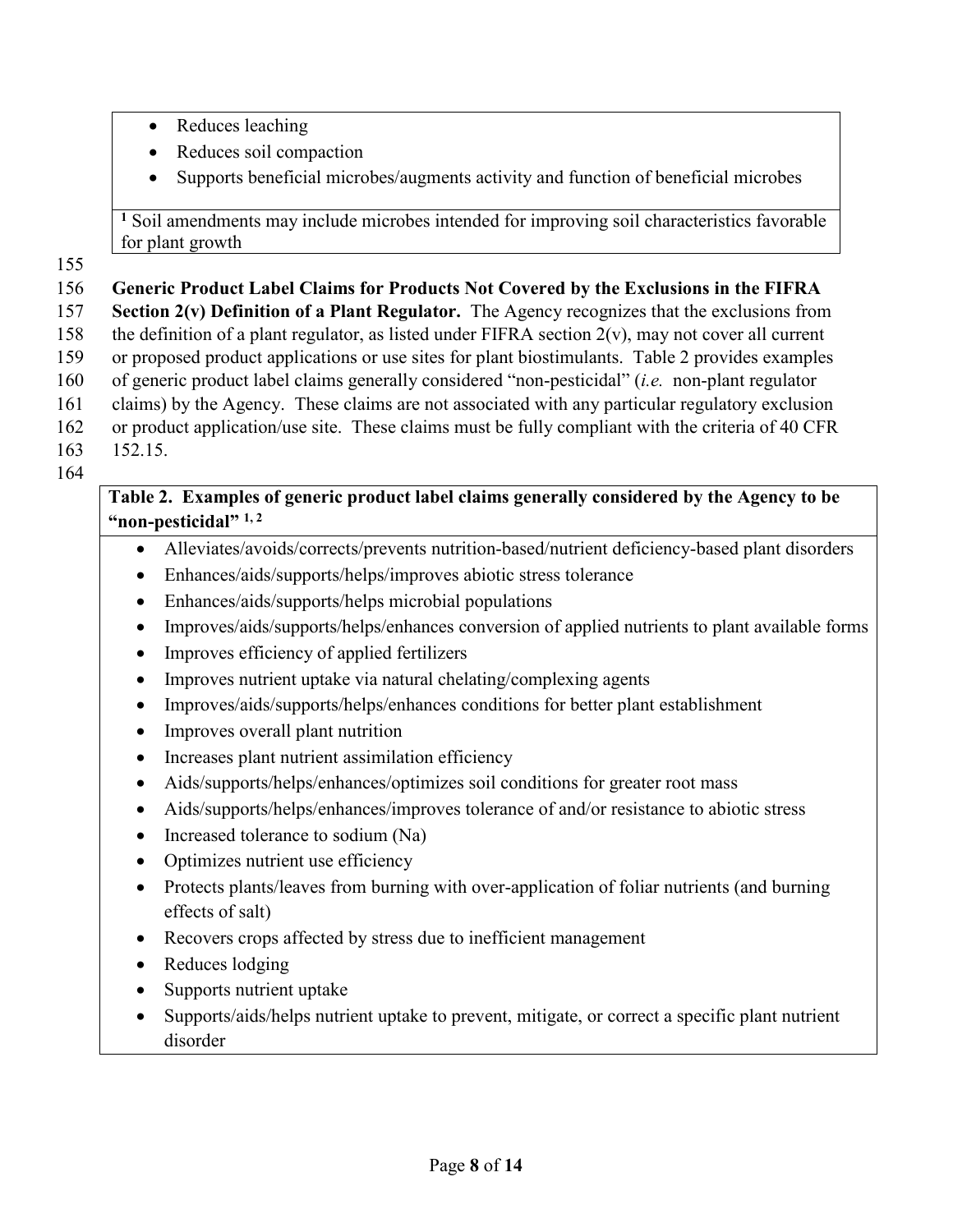## **Table 2. Examples of generic product label claims generally considered by the Agency to be "non-pesticidal" 1, 2**

<sup>1</sup> Product claims may not state or imply that a plant biostimulant product, through physiological action, accelerates or retards the rate of growth, accelerates or retards the rate of maturation, or otherwise alters the behavior of plants or the quality of the produce thereof. <sup>2</sup> Product claims must be compliant with 40 CFR 152.15.

165

| 102 |                                                                                                      |
|-----|------------------------------------------------------------------------------------------------------|
| 166 | Plant Regulators and Product Label Claims: In determining what natural substances are                |
| 167 | considered plant regulators, and what may constitute a plant regulator claim on a product label,     |
| 168 | the mode of action of the substance(s) and associated label claim(s) must be congruent with the      |
| 169 | intent of the plant regulator definition. Based solely on the FIFRA section $2(v)$ "plant regulator" |
| 170 | definition, a naturally occurring substance would be considered a "plant regulator," and a           |
| 171 | product label claim would be considered a "plant regulator claim" if:                                |
| 172 |                                                                                                      |
| 173 | The substance or mixture of substances, through physiological action:                                |
| 174 |                                                                                                      |
| 175 | 1. Accelerates or retards the rate of plant growth;                                                  |
| 176 |                                                                                                      |
| 177 | 2. Accelerates or retards the rate of plant maturation;                                              |
| 178 |                                                                                                      |
| 179 | 3. Or otherwise alters the behavior of plants or the produce thereof;                                |
| 180 |                                                                                                      |
| 181 | and if the substance or mixture of substances does not fall under one of the exclusion categories    |
| 182 | listed in 40 §CFR 152.6(f) & (g) as vitamin-hormone products, plant nutrients, plant inoculants      |
| 183 | or soil amendments; or under 40 CFR 152.8(a) as a fertilizer.                                        |
| 184 |                                                                                                      |
| 185 | Table 3 lists examples of plant regulator product label claims that are consistent with the FIFRA    |
| 186 | Section $2(v)$ plant regulator definition. Thus, products making such claims must be registered      |
| 187 | with the Agency.                                                                                     |
| 188 |                                                                                                      |
|     | Table 3. Examples of Label Claims that are Considered by the Agency to be Plant Growth               |
|     | Regulator Claims that Trigger Regulation Under FIFRA as a Pesticide <sup>1</sup>                     |

**Accelerates or retards rate of plant growth:**

- Enhances/promotes/stimulates fruit growth & development
- Enhances/promotes/stimulates plant growth & development
- Enhance/inhibit development
- Promote stem elongation
- Root/shoot stimulator
- Stimulates cell division, cell differentiation & cell enlargement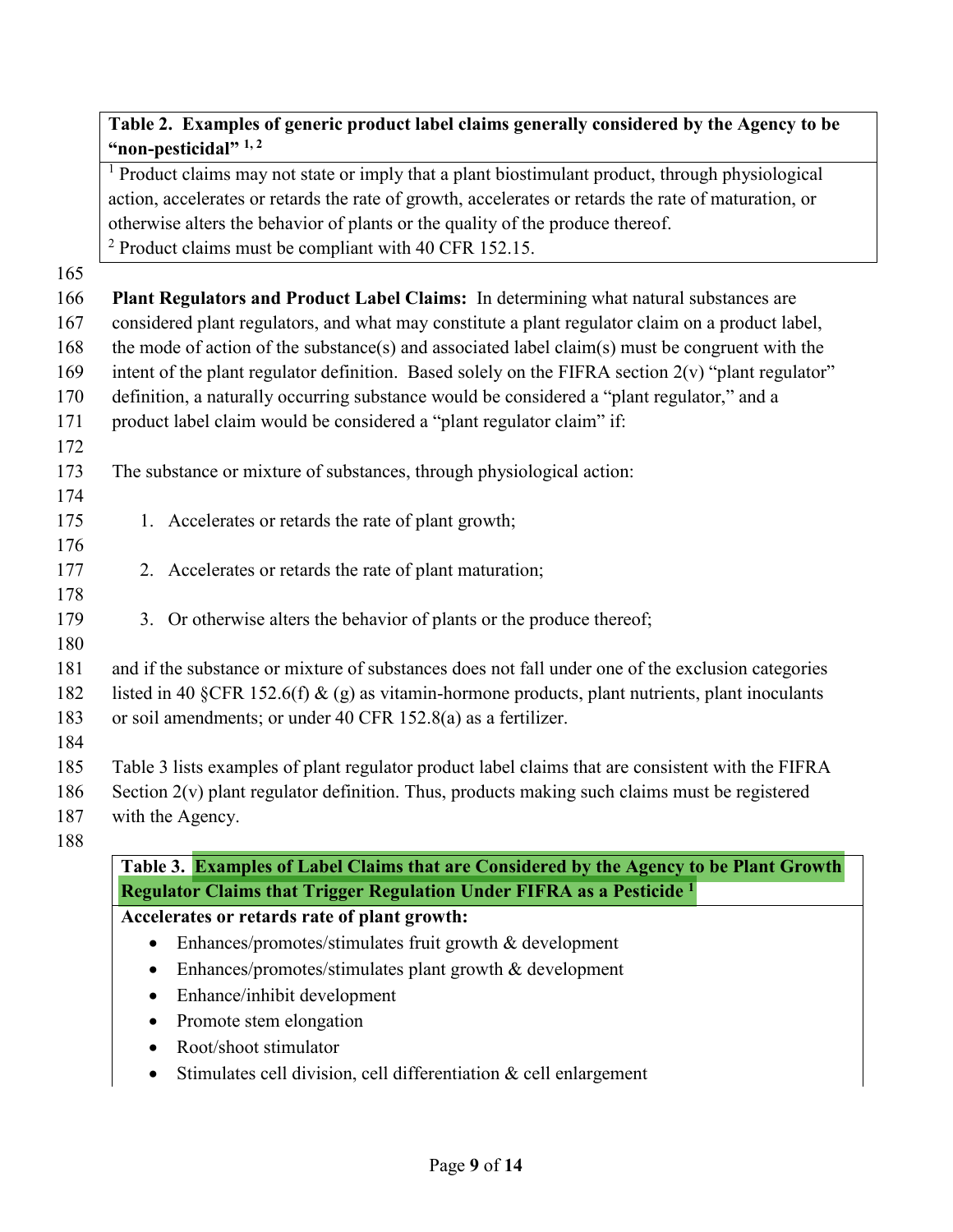# **Accelerates or retards rate of [plant] maturation:** • Accelerates/controls/delays abscission/development/ripening/senescence • Induce/promote/retard/suppress flowering • Induce/promote/retard/suppress bud break • Induce/promote/retard/suppress seed germination **Alters the behavior of plants:** • Alters/improves plant/tree shape/structure • Controls suckering • Inhibits/promotes sprouting **Alters the produce [of plants]:** • Enhances/promotes crop/fruit/produce color/development/quality/shape • Enhances/promotes fruit growth & development • Fruit and nut thinner/sizer **<sup>1</sup>** Not a comprehensive list and may include other synonymous terms that influence growth development, maturation, and quality changes in plants. 190 Table 4 lists current EPA-registered, naturally-occurring, plant regulator active ingredients 191 having modes of action and associated product label claims that are consistent with the FIFRA 192 definition of a plant regulator. **Table** 4**. Plant Regulator Active Ingredients Contained in EPA-Registered Products Having**

**Modes of Action that Trigger Regulation Under FIFRA as a Pesticide <sup>1, 2, 3</sup>** 

- Abscisic Acid (ABA)
- *gamma-*Aminobutyric Acid (GABA)
- 6-Benzyladenine (6-aminopurine; a cytokinin)
- Choline

189

193

- Complex Polymeric Polyhydroxy Acids (including Humic acid, fulvic acid, tannins; & organic acids from Leonardite) 4
- Corn glutens/Corn gluten meal
- Cytokinins (as all isopentenyladenine and zeatin derivatives)<sup>5</sup>
- Cytokinin (as kinetin)
- Ethylene
- Gibberellic Acid  $A_3(GA_3)$
- Gibberellins  $A_4/A_7$  (G $A_4+_{7}$ )
- L-Glutamic Acid
- Harpin proteins<sup>4</sup>
- Homobrassinolide
- Indole-3 Acetic Acid (IAA)
- Indole-3-Butyric Acid (IBA)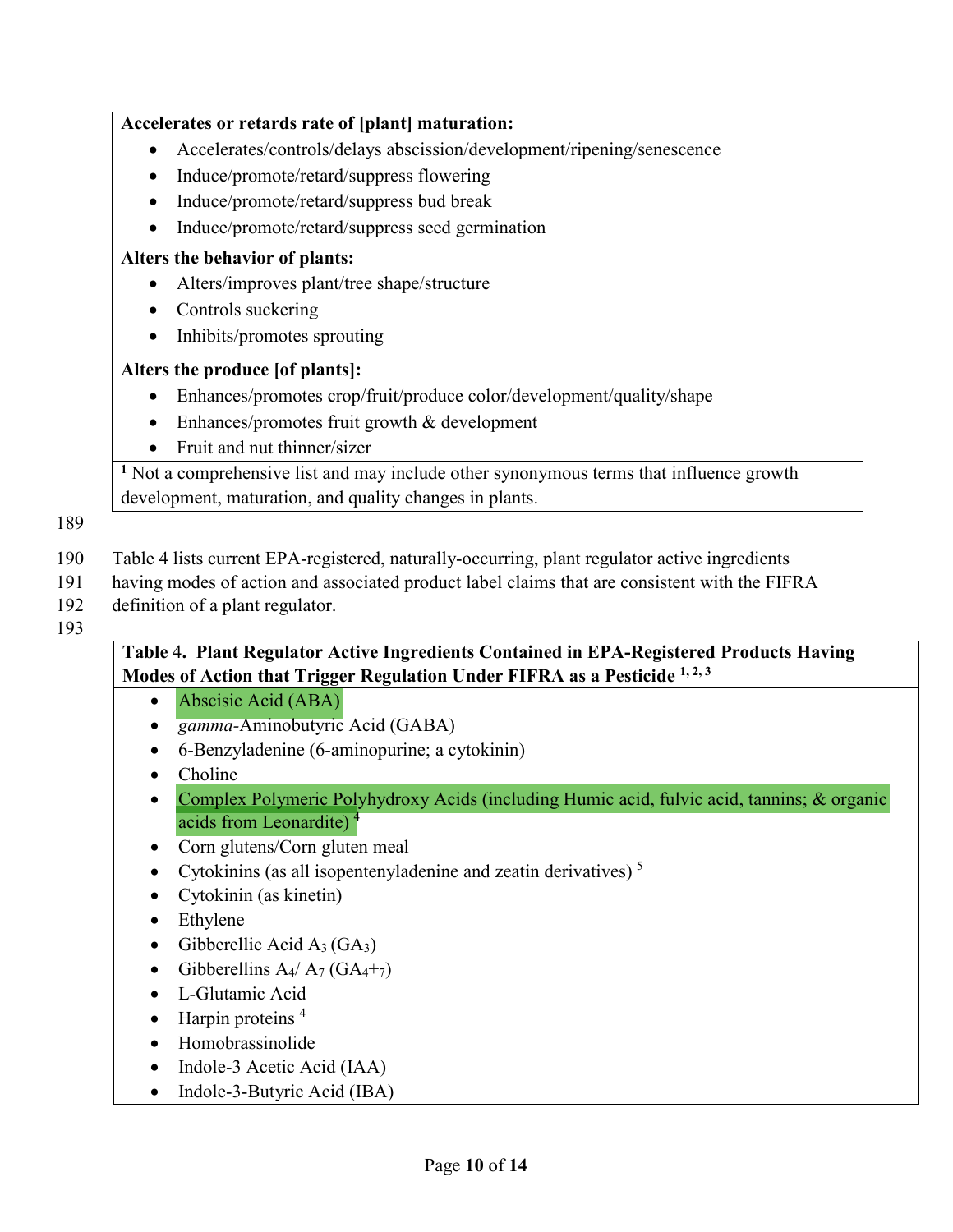|            | Table 4. Plant Regulator Active Ingredients Contained in EPA-Registered Products Having                                                                                                                                                   |
|------------|-------------------------------------------------------------------------------------------------------------------------------------------------------------------------------------------------------------------------------------------|
|            | Modes of Action that Trigger Regulation Under FIFRA as a Pesticide 1, 2, 3                                                                                                                                                                |
|            | Jasmonates (includes all derivatives of jasmonic acid) <sup>4</sup><br>$\bullet$                                                                                                                                                          |
|            | Lysophosphatidylethanolamine (LPE)                                                                                                                                                                                                        |
|            | Laminarin                                                                                                                                                                                                                                 |
|            | Potassium silicate <sup>4</sup>                                                                                                                                                                                                           |
|            | 1-Octanol                                                                                                                                                                                                                                 |
|            | Seaweed Extracts <sup>6</sup><br>$\bullet$                                                                                                                                                                                                |
|            | Sodium o-nitrophenolate<br>$\bullet$                                                                                                                                                                                                      |
|            | Sodium p-nitrophenolate                                                                                                                                                                                                                   |
|            | Sodium guaiacolate<br>$\bullet$                                                                                                                                                                                                           |
|            | <sup>1</sup> Some EPA-registered microbial pesticides are registered as plant regulators or have plant regulator<br>claims listed on their product labels<br><sup>2</sup> Includes Biochemical and Microbial Induced Resistance Promoters |
|            | <sup>3</sup> This list only includes naturally-occurring plant regulators contained in EPA-registered products; it                                                                                                                        |
|            | does not include substances under review by the Agency or known plant regulators for which no                                                                                                                                             |
|            | products have been proposed, but that may have plant regulator activity                                                                                                                                                                   |
|            | Foliar applications only, soil applications may be excluded as a soil amendment in the absence of any                                                                                                                                     |
|            | pesticidal claims (including plant regulator claims)                                                                                                                                                                                      |
|            | <sup>5</sup> Isopentenyladenine derivatives are typically produced by microbes; zeatin derivatives are typically                                                                                                                          |
|            | produced by plants                                                                                                                                                                                                                        |
|            | $6$ Seaweed extracts (SWE) are heterogenous mixtures of naturally-occurring plant regulators                                                                                                                                              |
|            | (Battacharyya et. al., 2015; Craigle, 2011; Stirk and Novak, 2003; Stirk et. al., 2014)                                                                                                                                                   |
| 194        |                                                                                                                                                                                                                                           |
| 195        | Conventional chemical plant regulators are not listed in Table 4. If a conventional chemical                                                                                                                                              |
| 196        | plant regulator is contained within a PBS product, the product likely would be considered a                                                                                                                                               |
| 197        | Conventional Chemical pesticide by the Agency and would be subject to registration under                                                                                                                                                  |
| <b>198</b> | FIFRA.                                                                                                                                                                                                                                    |
| 199        | <b>Paperwork Burden:</b> This guidance does not create paperwork burdens that require additional                                                                                                                                          |
| 200        | approval by OMB under the PRA, 44 U.S.C. 3501 et seq. The information collection activities                                                                                                                                               |
| 201        | associated with pesticide registration are already approved by OMB under OMB Control No.                                                                                                                                                  |
| 202        | 2070-0060. The corresponding information collection request (ICR) document is entitled                                                                                                                                                    |
| 203        | "Application for New and Amended Pesticide Registration" (EPA ICR No. 0277.16).                                                                                                                                                           |
| 204        |                                                                                                                                                                                                                                           |
| 205        | Potential Costs and Cost Savings: The Agency anticipates that this guidance may reduce                                                                                                                                                    |
| 206        | confusion, in both the regulated community, EPA, and other State or Federal regulatory                                                                                                                                                    |
| 207        | agencies, as to whether specific products are or are not subject to registration as a pesticide under                                                                                                                                     |
| 208        | FIFRA. Reducing uncertainty may reduce costs in the time and effort to bring a product to                                                                                                                                                 |
| 209        | market; in some situations, uncertainty could deter firms from developing products. Regulatory                                                                                                                                            |
| 210        | clarity provided by this guidance could also increase costs for those producing PBS, when EPA                                                                                                                                             |
| 211        | considers a plant regulator under FIFRA. To the extent this guidance improves the understanding                                                                                                                                           |
|            |                                                                                                                                                                                                                                           |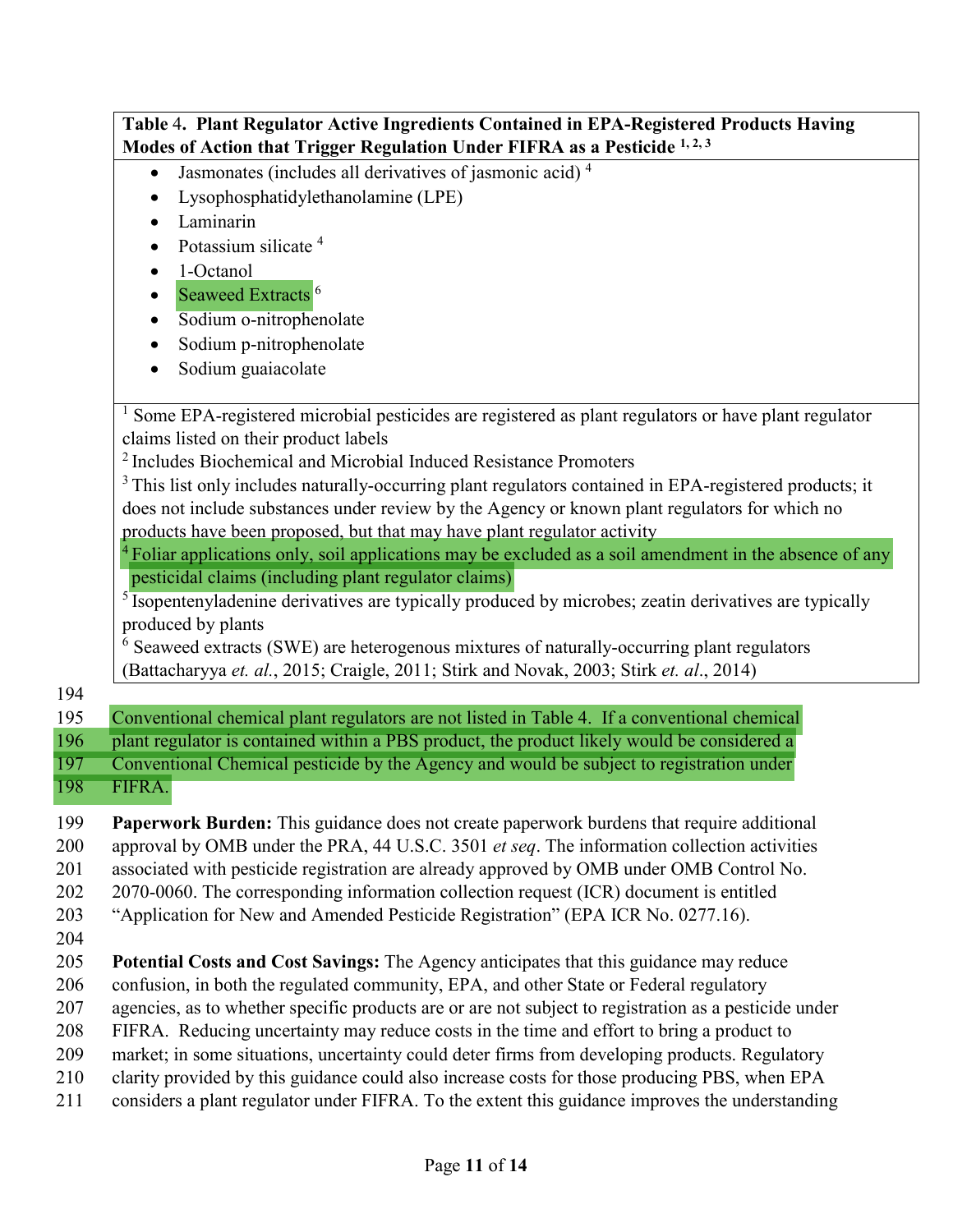- as to which products will likely need to be registered and which products may not need to be
- registered, the effort firms expend to determine the appropriate regulatory path is reduced. If a
- PBS is determined to be a plant growth regulator under FIFRA, the firm will bear the costs of
- registration, but if it is not considered a plant growth regulator, the firm does not need to seek
- EPA approval. Similarly, clarifying the meaning of terms on products may reduce the effort
- EPA and other State or Federal regulatory agencies spend to determine whether a product needs
- 218 to have an EPA registration number.
- 
- The clarity provided by this guidance may, in some situations, provide more tangible benefits. Firms may be able to bring products to market more quickly if they do not have to spend time and effort to determine and confirm the appropriate regulatory path. Firms may also avoid product label redesign and reprinting costs because they will have examples of the appropriate terms used to describe plant growth regulators and terms used to describe plant biostimulants before they reach the market. In the extreme, firms may avoid having to pull product from the
- market due to confusion over the appropriate regulatory category.
- 

Monetary cost savings are likely to be small. State and regional enforcement offices

occasionally seek guidance from the Agency as to whether a product on the market should be

- registered, given the claims associated with the product. In general, these issues are resolved
- quickly and without substantial resources. As the number and type of biostimulant products
- increases, however, the potential for regulatory uncertainty to hamper the market also increases.
- This guidance should help to reduce confusion.
- 

**Summary:** This document is intended to provide guidance on identifying product label claims,

including for plant biostimulants, that are considered to be pesticidal in nature (*i.e.* plant

regulator claims), thereby subjecting the products to regulation under FIFRA as pesticides. As

guidance, this document is not binding on the Agency or any outside parties, and the Agency

may depart from it where circumstances warrant and without prior notice. The Agency is

seeking public comment on this draft guidance. The Agency is also seeking comment on whether

EPA should develop a definition for plant biostimulants, noting that the development of such a

- definition would require rulemaking.
-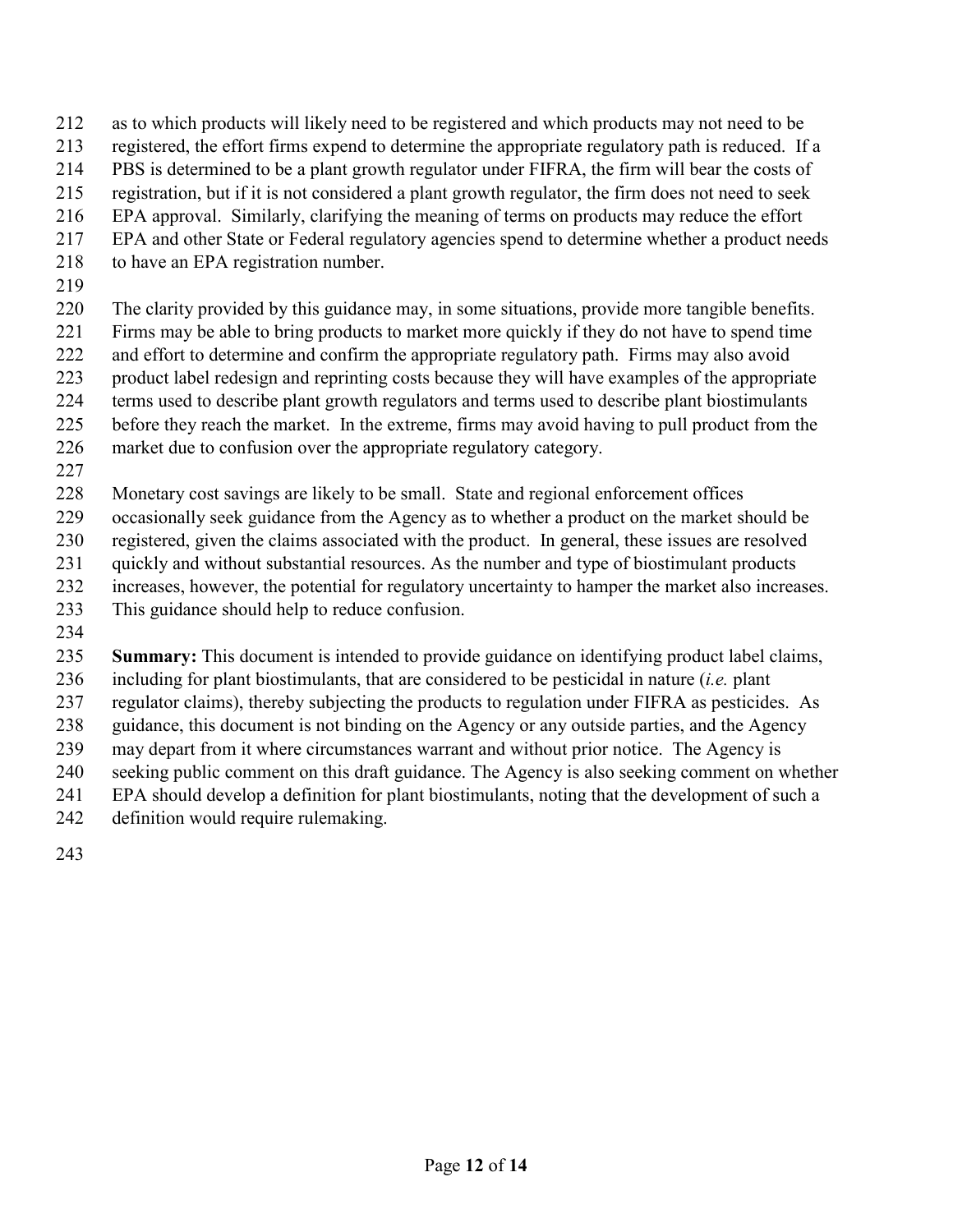#### **References**

- 
- Battacharyya, D., M. Z. Babgohari, P. Rathor, and B. Prithiviraj. 2015. Seaweed extracts as biostimulants in horticulture. Scientia Horticulturae 196: 39-48
- 
- Craigle, J. S. 2011. Seaweed extract in plant science and agriculture. Journal of Applied
- Phycology. 23: 371-393.
- 
- Stirk, W., O. Novak, M. Strnad, and J. van Standen. 2003. Cytokinins in macroalgae. Plant Growth Regulation 41: 14-24.
- 
- Stirk, W. and D. Tarkowska. 2014. Abscisic acid, gibberellins and brassinosteroids in Kelpak®,
- a commercial seaweed extract made from Ecklonia maxima. Journal of Applied Phycology 26: 561-567.
- 
-